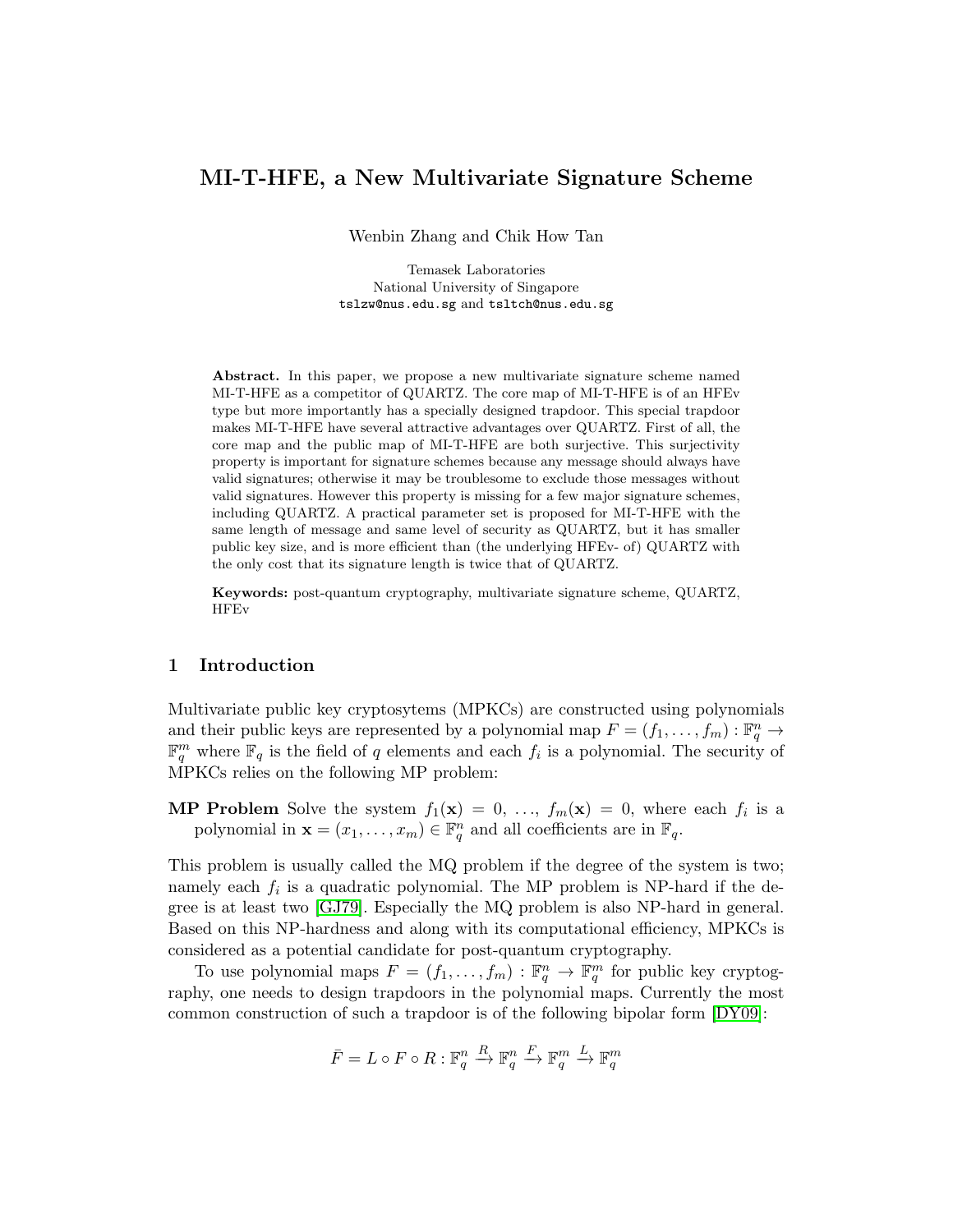where L, R are invertible affine maps and  $F = (f_1, \ldots, f_m)$  is a polynomial map. The public key is  $\overline{F}$  while the secret key usually consists of L, R, F. It should be efficient to invert the central map F but infeasible to invert  $\overline{F}$  unless one knows  $L, R, F$ .

In MPKCs multivariate polynomials can be used for both encryption schemes and signature schemes, and encryption schemes can often be converted to signature schemes, but here we shall focus on signature schemes only. The public key of a multivariate signature scheme is a specially designed polynomial map  $F: \mathbb{F}_q^n \to \mathbb{F}_q^m$ , a message is a vector  $y \in \mathbb{F}_q^m$  and a signature is a vector  $x \in \mathbb{F}_q^n$ . Given any message y, the signer need to solve the equation  $F(\mathbf{x}) = \mathbf{y}$  using the trapdoor to find a solution as a signature  $x$ . The verifier verifies if a signature  $x$  is valid by checking if it satisfies the equation  $F(\mathbf{x}) = \mathbf{y}$ . Notice that any message should have valid signatures in general. Hence  $F$  should be a surjective map, or otherwise there should be a good control on those invalid messages, i.e., those messages having no valid signatures. However having a good control on invalid messages may be troublesome, so it is preferred to have  $F$  being surjective.

Since the famous Matsumoto-Imai (MI) cryptosystem [\[MI88\]](#page-13-2) was proposed in 1980's, various multivariate encryption and signature schemes have been constructed. The MI cryptosystem was broken by Patarin in 1995 [\[Pat95\]](#page-13-3), but it has influenced many important variants. A few of them are to modify the MI cryptosystem by simple methods, such as FLASH for signature [\[PCG99\]](#page-13-4) and Ding's internal perturbation of MI for encryption [\[Din04\]](#page-12-0). However all these simple modification of MI turned out to insecure. In 1996, Patarin [\[Pat96\]](#page-13-5) proposed the famous Hidden Field Equation (HFE) encryption scheme which has been developed into a big family. Though the original HFE has been thoroughly broken [\[KS99,](#page-13-6) [GJS06,](#page-13-7) [BFP13\]](#page-12-1), some of its variants still survive until now, such as HFEv for encryption and HFEvfor signature, especially QUARTZ as an instance of HFEv- [\[PCG01\]](#page-13-8). Inspired by the linearization attack to the MI cryptosystem, Patarin proposed the Oil-Vinegar (OV) signature scheme [\[Pat97\]](#page-13-9). OV was broken soon, but its variant Unbalanced Oil-Vinegar signature scheme [\[KPG99\]](#page-13-10) and Rainbow [\[DS05b\]](#page-12-2) survive until now. There were also many other schemes intended for signatures, but major signature schemes that remain secure are HFEv, HFEv-, QUARTZ, UOV, Rainbow, etc. However, the public map of HFEv, HFEv- generally cannot be surjective because their central polynomials are chosen randomly with restriction only on the degree. For UOV and Rainbow, it is not guaranteed that any message do have a valid signature though the failure probability is very small. So to implement these schemes in practice, one still has to handle those invalid messages.

In this paper, we propose a new multivariate signature scheme, named MI-T-HFE, to resolve the problem on surjectivity while maintaining efficiency and security. The core map of MI-T-HFE is a definitely surjective polynomial map, indeed an HFEv polynomial, and thus its public map is also surjective. The design of MI-T-HFE is motivated by the idea of [\[ZT14\]](#page-13-11) where they propose a double perturbation of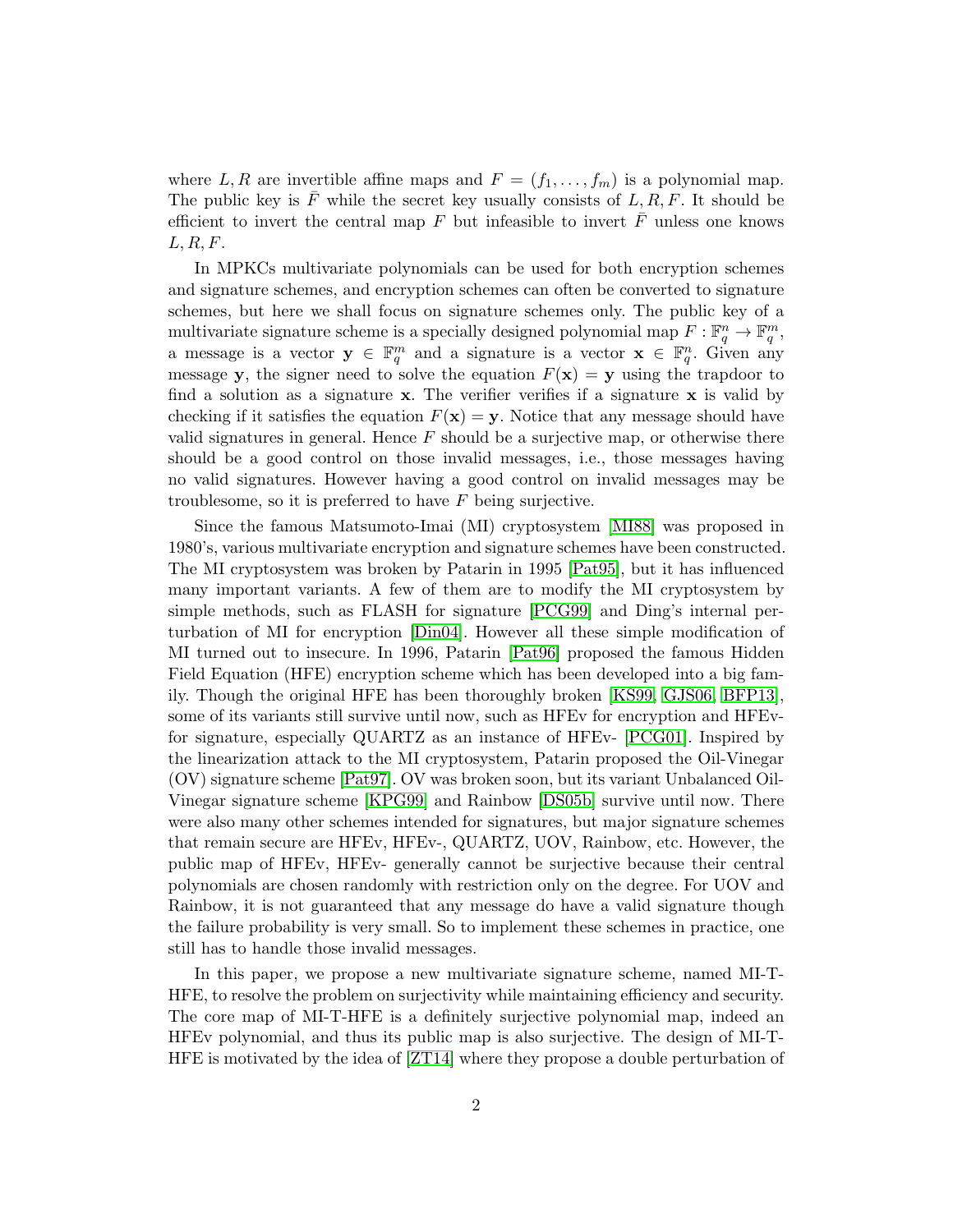the MI cryptosystem by two perturbation methods, triangular perturbation and dual perturbation. Here we also modify the MI cryptosystem by two maps, an extended version of triangular maps and a special type of HFEv polynomials. The final map of this modification is an HFEv polynomial which has a large number of vinegar variables. This construction can also be viewed as an HFEv polynomial with a trapdoor embedded in its vinegar variables. In the name MI-T-HFE, MI, T and HFE stand for the MI cryptosystem, triangular perturbation and HFE polynomials respectively. Compared to QUARTZ, the signature generation of MI-T-HFE can be performed much faster, and MI-T-HFE can have smaller public key size. We examine the security of this construction against current main attacks in multivariate public key cryptography, and show that it can have the same level of security as QUARTZ.

This paper is organized as follows. Section 2 is a brief review of some previous results to be used in this paper. Our new signature scheme MI-T-HFE is then constructed in Section 3. Section 4 is devoted to the cryptanalysis of MI-T-HFE, then followed by a practical example given in Section 5. Finally Section 6 concludes this paper.

# 2 Preliminaries

In this section, we shall briefly review a few previous results which will be used in the rest of this paper.

# 2.1 The Matsumoto-Imai Cryptosystem

We first recall the Matsumoto-Imai (MI) cryptosystem [\[MI88\]](#page-13-2) as follows. Let  $q$  be a power of 2, K a degree n extension of  $\mathbb{F}_q$  and  $\phi : \mathbb{K} \to \mathbb{F}_q^n$  the standard  $\mathbb{F}_q$ -linear map

$$
\phi(a_0 + a_1x + \dots + a_{n-1}x^{n-1}) = (a_0, a_1, \dots, a_{n-1}).
$$

Let  $\theta$  be an integer such that,  $0 < \theta < n$  and  $\gcd(q^{\theta} + 1, q^n - 1) = 1$ . Define the following simple polynomial

$$
\tilde{F}: \mathbb{K} \to \mathbb{K}, \quad \tilde{F}(X) = X^{1+q^{\theta}}.
$$

This polynomial  $\tilde{F}$  is invertible and its inverse is  $\tilde{F}^{-1}(Y) = Y^{\eta}$  where  $\eta(1+q^{\theta}) \equiv 1$ mod  $q^n - 1$ .

The MI cryptosystem uses  $F = \phi \circ \tilde{F} \circ \phi^{-1} : \mathbb{F}_q^n \to \mathbb{F}_q^n$  as the central map and its public map is constructed from  $F$  by composing two invertible affine transformation at the two ends  $\bar{F} = L \circ F \circ R$ . Since F is invertible, the MI cryptosystem is an encryption scheme. For convenience, we shall call such an  $F$  an MI map.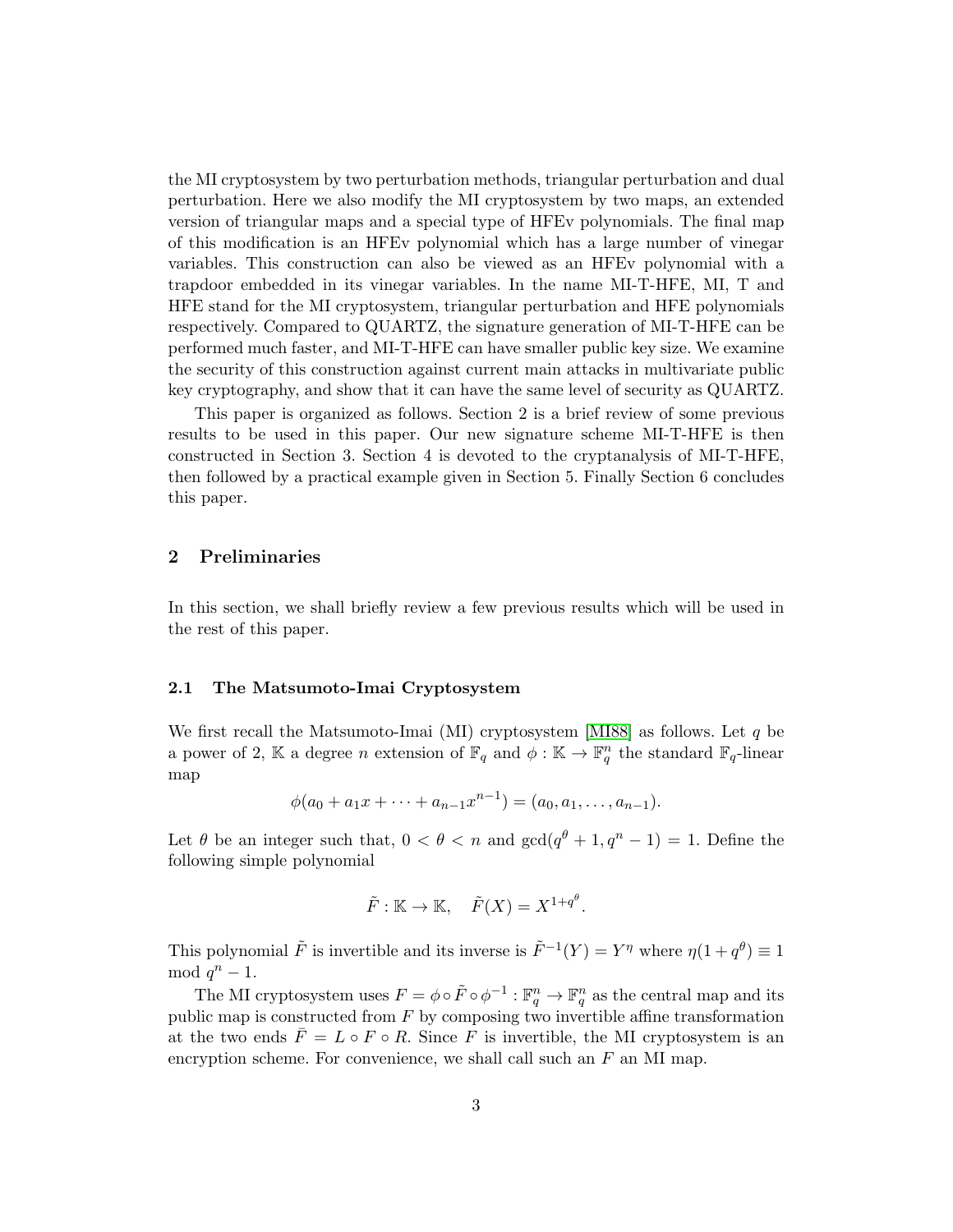## 2.2 HFE

After breaking the MI cryptosystem [\[Pat95\]](#page-13-3), Patarin then proposed Hidden Field Equations (HFE) for encryption in 1996 [\[Pat96\]](#page-13-5) which significantly influences the development of multivariate public key cryptography.

Let q be a power of a prime (odd or even) and K a degree n extension of  $\mathbb{F}_q$ . HFE uses the following type of polynomials over  $K$  as the central map

$$
H(X) = \sum a_{ij} X^{q^i + q^j} + \sum b_i X^{q^i} + c.
$$

where the coefficients are randomly chosen in  $\mathbb K$  and the degree of H is bounded by a relatively small number  $D$ . We shall call such an  $F$  an HFE map (polynomial).

The parameter D determines the efficiency and security level of HFE.  $H(X) = Y$ can be solved by Berlekamp's algorithm and the complexity is known as

$$
O(nD^2 \log_q D + D^3)
$$

So it can be efficient if  $\deg(H) \leq D$  is small enough. However, it is first found that D cannot be too small otherwise it can be broken by attacks [\[KS99,](#page-13-6) [Cou01,](#page-12-3) [FJ03\]](#page-13-12), and later on HFE was thoroughly broken by [\[GJS06,](#page-13-7) [BFP13\]](#page-12-1).

#### 2.3 HFEv

Though HFE has been broken, some simple modification can make it secure against those attacks to HFE: HFEv which adds vinegar variables and HFEv- which deletes a few components from the public map.

HFEv uses the following type of polynomials as the central map

$$
H(X, V) = \sum a_{ij} X^{q^i + q^j} + \sum b_{ij} X^{q^i} V^{q^j} + \sum c_{ij} V^{q^i + q^j} + \sum d_i X^{q^i} + \sum e_i V^{q^i} + f
$$

where the degree of X is bounded by a relatively small parameter  $D$  but the degree of V can be arbitrary high. In addition, V varies only in a certain subspace of  $K$  of dimension v corresponding to the subspace  $\mathbb{F}_q^v$  of  $\mathbb{F}_q^n$ . To invert H, one first assign a random value to  $V$  and then  $H$  is reduced to an HFE polynomial and thus can be solved by Berlekamp's algorithm. If HFEv is used for encryption, the parameter  $v$ should be small so that decryption won't be too slow.

HFEv- is HFEv with a few components deleted from the public map. It is intended for signature schemes. The most famous example of HFEv- is QUARTZ [\[PCG01\]](#page-13-8) which has parameters  $(q, D, n, v, r) = (2, 129, 103, 4, 3)$  where r is the number of components deleted.

The central polynomials of HFE, HFEv and HFEv- are randomly chosen with only one restriction on the degree, so the probability that are surjective is very small. Additional effort is then necessary to take care of those messages without valid signatures when using them for signature schemes. This could be quite troublesome, so a signature scheme with the public map being surjective is still preferred.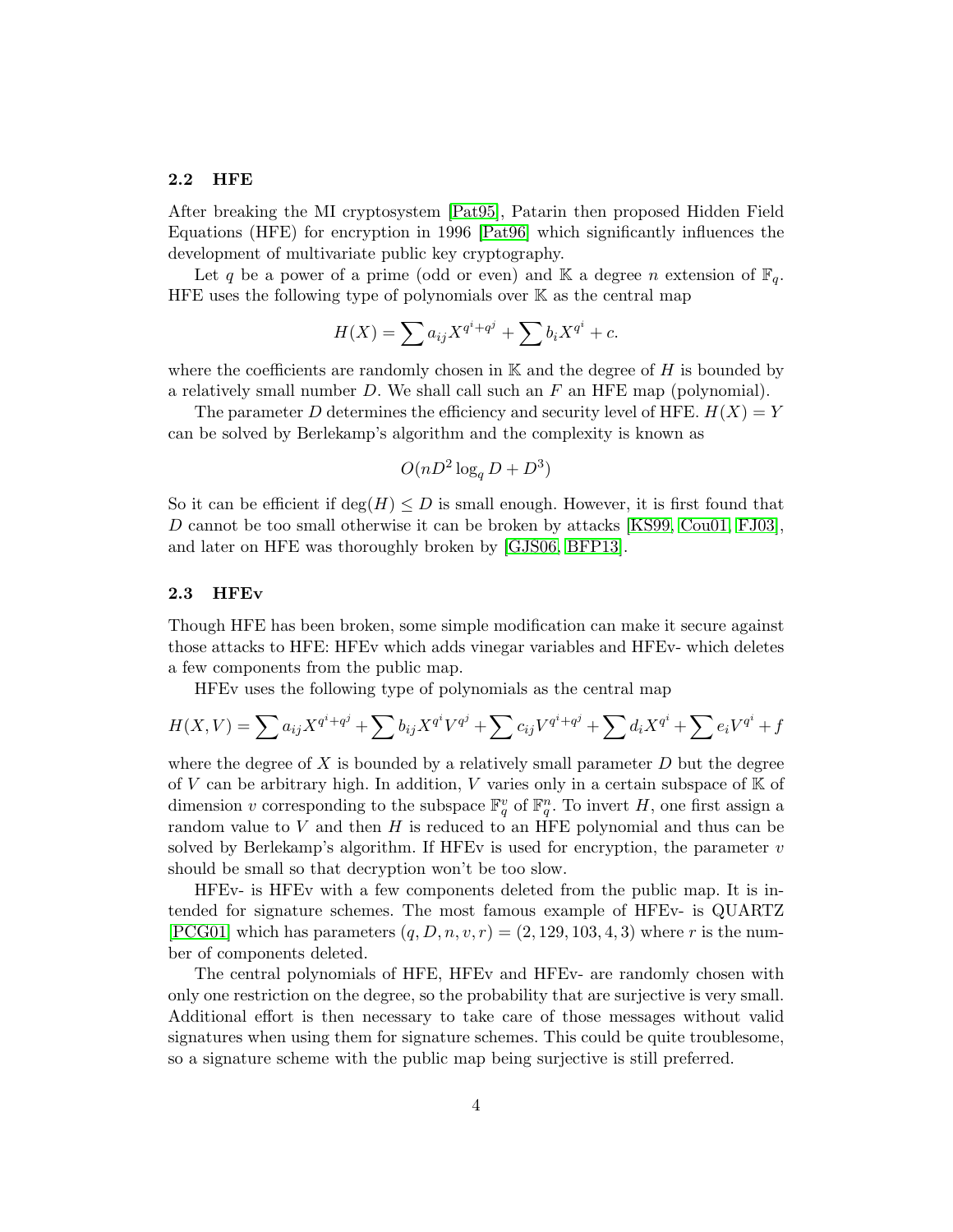#### 2.4 Triangular Maps and Perturbation

Triangular maps are of the following form

$$
G(\mathbf{x}) = \begin{pmatrix} x_1 \\ x_2 + g_1(x_1) \\ \vdots \\ x_n + g_{n-1}(x_1, \dots, x_{n-1}) \end{pmatrix}
$$

where  $g_1, \ldots, g_s$  are randomly chosen polynomials. The great advantage of this triangular structure is that G is bijective and it is very easy to solve  $G(\mathbf{x}) = \mathbf{y}$  inductively.

In [\[ZT14\]](#page-13-11), triangular maps are turned into a modification method, called triangular perturbation. Their method is to add to the central map the following triangular map

$$
G(\mathbf{x}) = G(\mathbf{x}_1, \mathbf{x}_2) = \begin{pmatrix} x_{n+1} + g_1(\mathbf{x}_1) \\ x_{n+2} + g_2(\mathbf{x}_1, x_{n+1}) \\ \vdots \\ x_{n+s} + g_s(\mathbf{x}_1, x_{n+1}, \dots, x_{n+s-1}) \end{pmatrix}
$$

Namely, the modified central map is

$$
F'(\mathbf{x}) = F(\mathbf{x}_1) + S \cdot G(\mathbf{x}_1, \mathbf{x}_2)
$$

where S is a randomly chosen  $m \times s$  matrix. Triangular perturbation can preserve the efficiency and surjectivity of the original scheme, because  $G(\mathbf{x}_1, \mathbf{x}_2) = \mathbf{y}$  always has a solution  $\mathbf{x}_2 = (x_{n+1}, \ldots, x_{n+s})$  for any  $\mathbf{x}_1, \mathbf{y}$  and  $x_{n+1}, \ldots, x_{n+s}$  can be computed straightforward by induction. However it cannot enhance the security if it is applied alone as its triangular structure is vulnerable to high rank attack.

In [\[ZT14\]](#page-13-11), they also propose another modification method, called dual perturbation, and a new signature scheme by combining the two methods. They claim that the two methods can protect each other to resist current attacks. However we find that their scheme is indeed insecure. The reason is that their dual perturbation can be simplified as adding a random polynomial only on the second part of the variables after a linear transformation on the variables, and thus can be removed, contradicting their claim on the security.

#### 3 The New Multivariate Signature Scheme MI-T-HFE

Though the construction of [\[ZT14\]](#page-13-11) is insecure due to the failure of dual perturbation, we find that their idea of double perturbation, i.e., using two maps to protect each other remains interesting. In this section, we will apply their idea to embed a trapdoor into HFEv and thus construct a new signature scheme, named MI-T-HFE.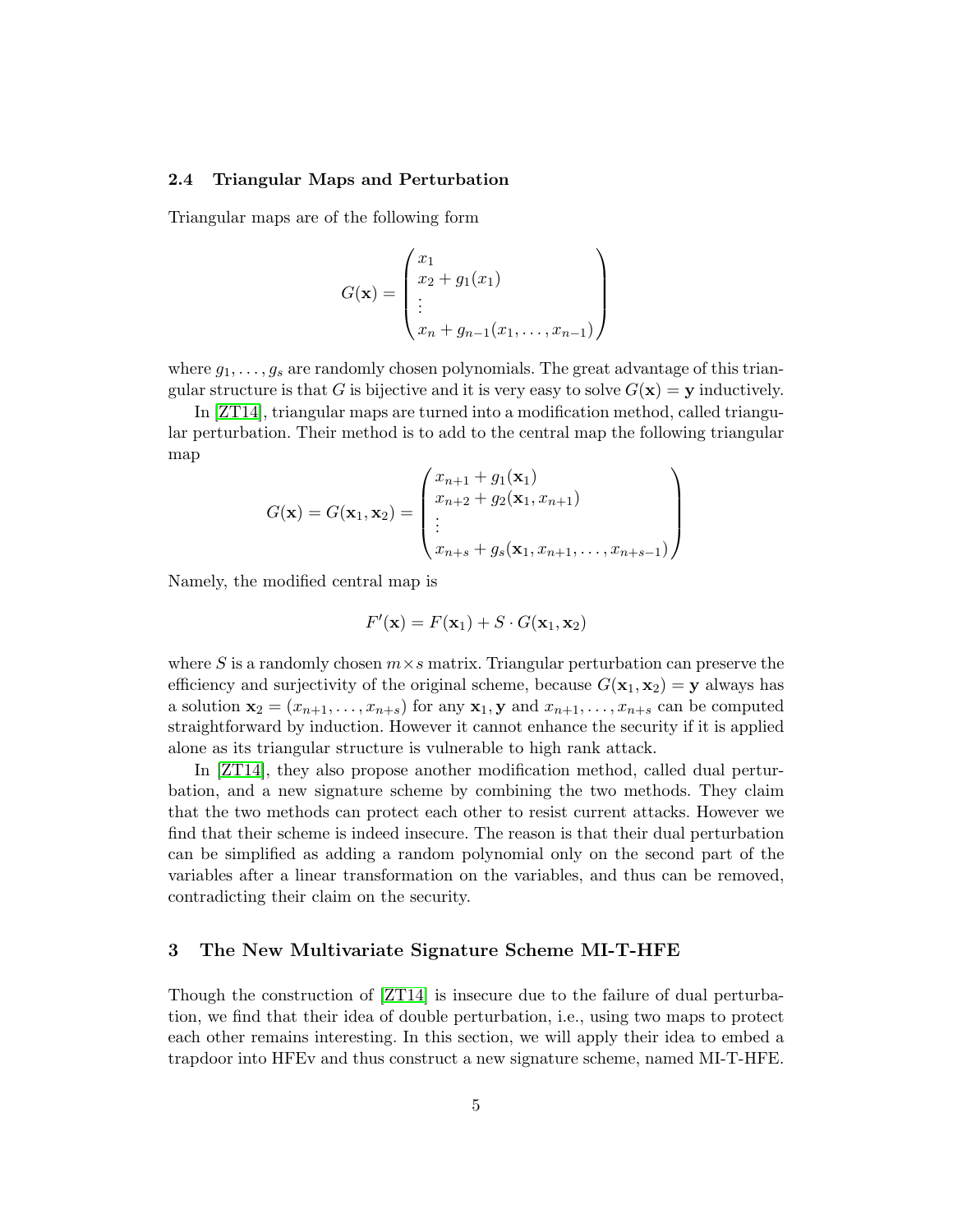#### 3.1 Preparation

Before giving the construction of MI-T-HFE, we shall first introduce two types of polynomial maps. The first type of polynomial map is an extended version of triangular maps,

$$
G(\mathbf{x}) = G(\mathbf{x}_1, \mathbf{x}_2) = \begin{pmatrix} \phi_1(x_{n+1}) + g_1(\mathbf{x}_1) \\ \phi_2(x_{n+2}) + g_2(\mathbf{x}_1, x_{n+1}) \\ \vdots \\ \phi_s(x_{n+s}) + g_s(\mathbf{x}_1, x_{n+1}, \dots, x_{n+s-1}) \end{pmatrix}
$$

where  $g_1, \ldots, g_s$  are randomly chosen polynomials and  $\phi_i : \mathbb{F}_q \to \mathbb{F}_q$  are invertible polynomials, which can be easily inverted. If we want  $G$  to be quadratic, then choose  $g_i, \phi_i$  to be quadratic. For example, if  $k > 1$ ,  $\mathbb{F}_{2^k} \to \mathbb{F}_{2^k}$ ,  $x \mapsto x^2$  has an inverse  $y \mapsto y^{2^{k-1}}$ . Then each  $\phi_i : \mathbb{F}_{2^k} \to \mathbb{F}_{2^k}$  can be chosen as  $\phi_i(x) = a_i x^2$  where  $a_i \in \mathbb{F}_{2^k}$ and  $a_i \neq 0$ . This type of maps with each  $\phi_i(x) = x^2$  appears in [\[PG97\]](#page-13-13). We make the convention that if  $q = 2$ , we choose each  $\phi_i(x) = x$  and if  $q > 2$ , we choose each  $\phi_i(x) = a_i x^2$  for a constant  $a_i \neq 0$ .

Like the triangular perturbation [\[ZT14\]](#page-13-11), extended triangular maps can also be used as a modification method, called extended triangular perturbation. It also preserves the efficiency and surjectivity of the original scheme, but is insecure against high rank attack. To protect (extended) triangular perturbation, the triangular structure should be hidden by adding a large amount of quadratic terms and cross terms of  $x_1, x_2$ .

Next we propose a special type of HFEv polynomials. Let  $\mathbb{K} = \mathbb{F}_q[x]/(g(x))$  be a degree t extension of  $\mathbb{F}_q$  where  $g(x) \in \mathbb{F}_q[x]$  is a degree s irreducible polynomial. Let  $\phi: \mathbb{K} \to \mathbb{F}_q^t$  be the standard  $\mathbb{F}_q$ -linear map

$$
\phi(a_0 + a_1x + \dots + a_{t-1}x^{t-1}) = (a_0, a_1, \dots, a_{t-1}).
$$

Define the following type of polynomial over K:

$$
H(X_1, X_2) = \sum_{0 \le i < t} \sum_{1 \le q^j \le D} a_{ij} X_1^{q^i} X_2^{q^j} + \sum_{1 \le q^i + q^j \le D} b_{ij} X_2^{q^i + q^j} + \sum_{1 \le q^j \le D} c_j X_2^{q^j}.
$$

Here D is a relatively small number. Fixing a value of  $X_1$ ,  $H(X_1, X_2)$  is then an HFE polynomial of  $X_2$ , so  $X_2$  can be solved efficiently from  $H(X_1, X_2) = 0$  with a given  $X_1$ . Notice that this equation always has the zero solution  $X_2 = 0$ , but a nonzero solution is preferred. We can apply Berlekamp's algorithm to solve it and among those solutions, we pick a nonzero solution as  $X_2$ . We shall accept the zero solution  $X_2 = 0$  if there is only the zero solution. It would be ideal that there is a nonzero solution for most values of  $X_1$ .

For  $\mathbf{x}_1, \mathbf{x}_2 \in \mathbb{F}_q^t$ , define the following map to be used next

$$
\overline{H}: \mathbb{F}_q^t \times \mathbb{F}_q^t \to \mathbb{F}_q^t, \quad \overline{H}(\mathbf{x}_1, \mathbf{x}_2) = \phi(H(\phi^{-1}(\mathbf{x}_1), \phi^{-1}(\mathbf{x}_2))).
$$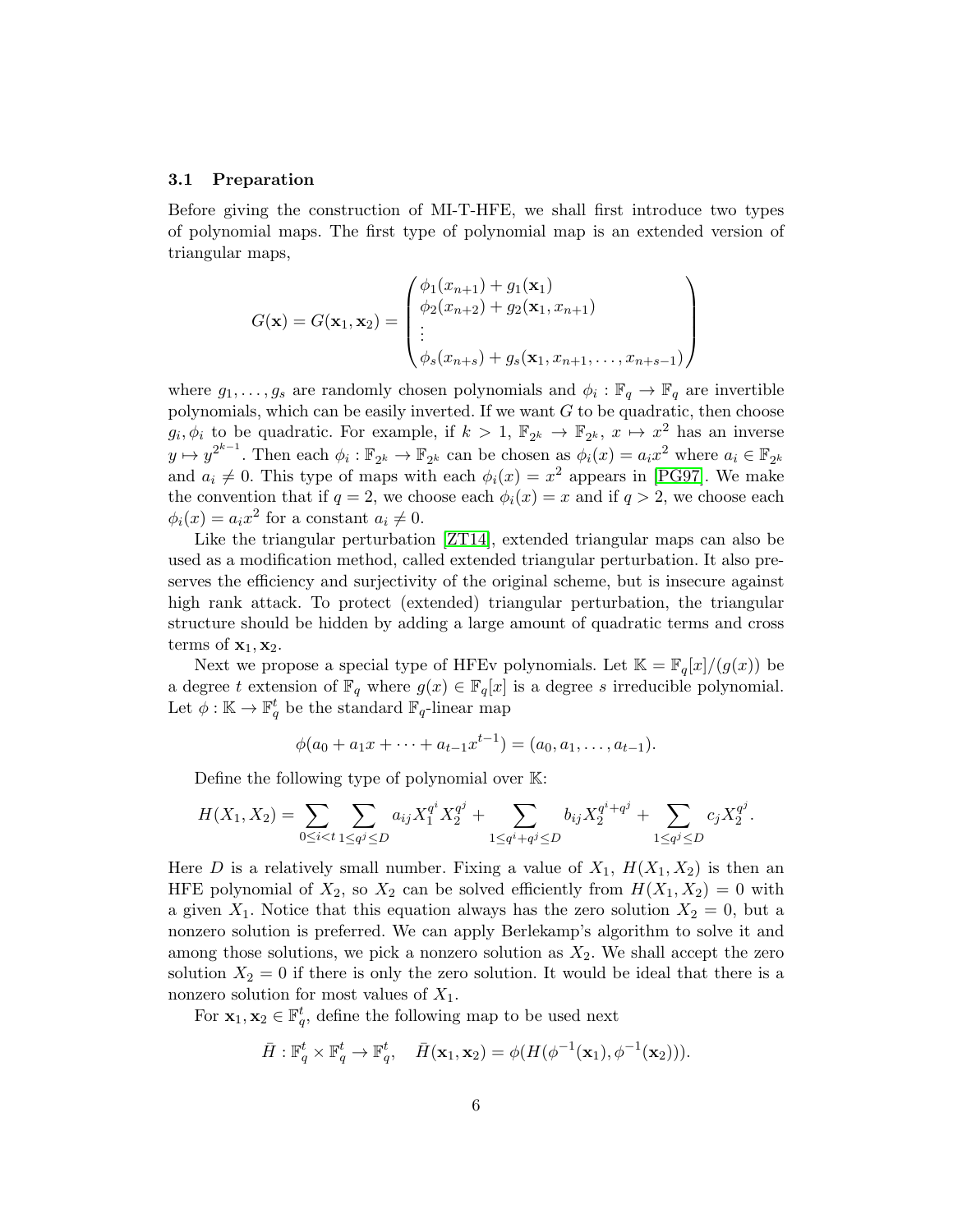#### 3.2 Construction of MI-T-HFE

Let q be a power of 2,  $F: \mathbb{F}_q^n \to \mathbb{F}_q^n$  an MI map,  $1 \le s \le n$  and  $1 \le t \le n$ . Combining the extended triangular map  $G$  and the HFEv map  $H$  defined above, we define the following trapdoor function for  $\mathbf{x}_1 \in \mathbb{F}_q^n$ ,  $\mathbf{x}_2 \in \mathbb{F}_q^s$ ,  $\mathbf{x}_3 \in \mathbb{F}_q^t$ ,

<span id="page-6-0"></span>
$$
F': \mathbb{F}_q^{n+s+t} \to \mathbb{F}_q^n,
$$
  

$$
F'(\mathbf{x}_1, \mathbf{x}_2, \mathbf{x}_3) = F(\mathbf{x}_1) + S \cdot G(\mathbf{x}_1, \mathbf{x}_2) + T_2 \cdot \bar{H}(T_1 \cdot (\mathbf{x}_1, \mathbf{x}_2), \mathbf{x}_3)
$$
(3.1)

where S is an  $n \times s$  matrix,  $T_1$  an  $t \times (n + s)$  matrix and  $T_2$  an  $n \times t$  matrix. This trapdoor function will serve as the central map of MI-T-HFE.

It should be noted that F' is indeed an HFEv map with  $(\mathbf{x}_1, \mathbf{x}_2)$  as the  $n + s$ vinegar variables. In addition, it is also a scheme obtained from the MI cryptosystem by perturbing it using an extended triangular map and an HFEv map just like the situation in [\[ZT14\]](#page-13-11).

Randomly choose two invertible affine transformations  $L_1 : \mathbb{F}_q^{n+s+t} \to \mathbb{F}_q^{n+s+t}$ and  $L_2: \mathbb{F}_q^n \to \mathbb{F}_q^n$ . Then the public map of MI-T-HFE is

$$
P(x_1, \ldots, x_{n+s+t}) = L_2 \circ F' \circ L_1 : \mathbb{F}_q^{n+s+t} \to \mathbb{F}_q^n.
$$

The signature scheme MI-T-HFE is described as follows.

Public Key: The public key of MI-T-HFE consists of

- 1. The finite field  $\mathbb{F}_q$ .
- 2. The *n* polynomials in  $P(x_1, \ldots, x_{n+s})$ .
- Private Key: The private key of MI-T-HFE consists of
	- 1. The  $\theta$  of the MI map F.
	- 2. The extended triangular map G.
	- 3. The matrix S.
	- 4. The polynomial H.
	- 5. The two matrices  $T_1, T_2$ .
	- 6. The two invertible affine transformations  $L_1, L_2$ .
- Signature Verification: For a given a message  $y \in \mathbb{F}_q^n$ , a signature  $\mathbf{x} \in \mathbb{F}_q^{n+s+t}$ will be accepted if it satisfies  $\bar{F}'(\mathbf{x}) = \mathbf{y}$ .
- **Signature Generation:** For a given message  $y \in \mathbb{F}_q^n$ , a valid signature is generated in the following procedure:
	- 1. Compute  $y' = L_2^{-1}(y)$ .
	- 2. Randomly choose  $\mathbf{u} = (u_1, \ldots, u_s) \in \mathbb{F}_q^s$ , then solve  $F(\mathbf{x}_1) = \mathbf{y}' S \cdot \mathbf{u}$  to get a solution  $x_1$ .
	- 3. Substitute  $\mathbf{x}_1$  into  $G(\mathbf{x}_1, \mathbf{x}_2) = \mathbf{u}$  to get a solution  $\mathbf{x}_2$  given by

$$
x_{n+1} = \phi_1^{-1}(u_1 - g_1), \dots, x_{n+s} = \phi_s^{-1}(u_s - g_s). \tag{3.2}
$$

4. Substitute  $\mathbf{x}_1, \mathbf{x}_2$  into the equation  $\bar{H}(S_1 \cdot (\mathbf{x}_1, \mathbf{x}_2), \mathbf{x}_3) = 0$  and solve it by Berlekamp's algorithm.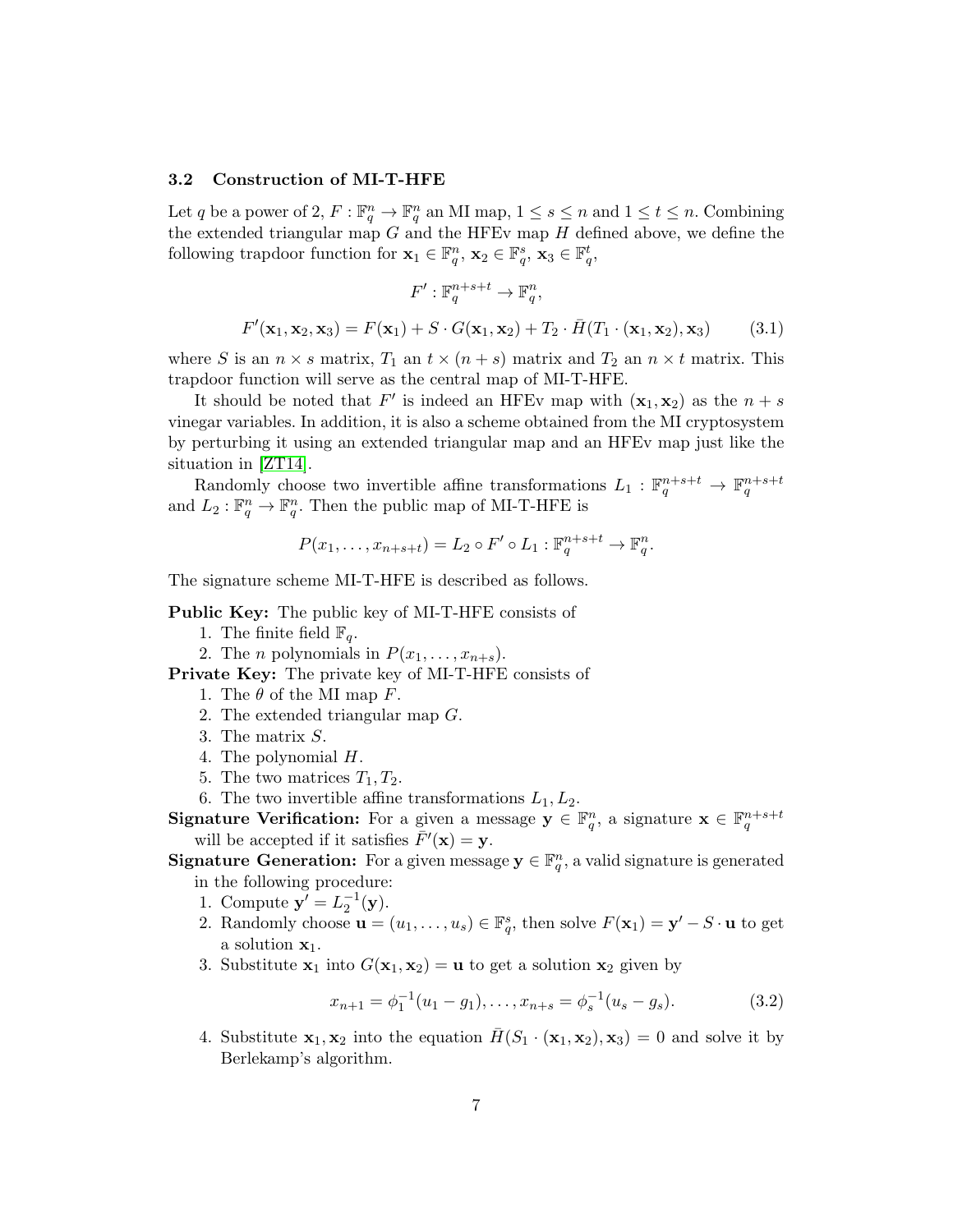- 5. Among those solutions, pick a nonzero solution and assign it to  $x_3$ . If there is only the zero solution, then let  $\mathbf{x}_3 = 0$ .
- 6. Then  $\mathbf{x} = (\mathbf{x}_1, \mathbf{x}_2, \mathbf{x}_3)$  is a solution to  $F'(\mathbf{x}) = \mathbf{y}$ .
- 7. Finally compute  $\mathbf{x} = L_1^{-1}(\mathbf{x}_1, \mathbf{x}_2, \mathbf{x}_3)$  which is then a signature.

From the above signature generation, it is easy to see that for any message, there is always a valid signature. Namely the trapdoor function is a surjective map. This is very important for a signature scheme. In addition, we remark that the MI map F in MI-T-HFE can be replaced by any other trapdoor function.

# 4 Security Analysis

In this section, we shall analyze the security of MI-T-HFE against current major attacks and discuss the choice of parameters accordingly.

The trapdoor function [\(3.1\)](#page-6-0)

$$
F'(\mathbf{x}_1, \mathbf{x}_2, \mathbf{x}_3) = F(\mathbf{x}_1) + S \cdot G(\mathbf{x}_1, \mathbf{x}_2) + T_2 \cdot \bar{H}(T_1 \cdot (\mathbf{x}_1, \mathbf{x}_2), \mathbf{x}_3)
$$

of MI-T-HFE is a sum of the following three parts:

- 1. The inner map is an MI map  $F(\mathbf{x}_1)$ ,
- 2. The middle map is an extended triangular map  $S \cdot G(\mathbf{x}_1, \mathbf{x}_2)$ , and
- 3. The outer map is an HFEv map  $T_2 \cdot H(T_1 \cdot (\mathbf{x}_1, \mathbf{x}_2), \mathbf{x}_3)$ .

From the point of view of perturbation [\[ZT14\]](#page-13-11), the extended triangular map and the HFEv map in MI-T-HFE are designed to help each other similar to [\[ZT14\]](#page-13-11). One reason for this design is that the middle triangular map has an amount of random quadratic terms of the variables  $x_1$  to hide  $F(x_1)$ , but its triangular structure makes the additional variables  $x_2$  detectible by high rank attack. The outer map does not have quadratic terms of  $x_1, x_2$  but has all other quadratic terms of the variables. So the middle map can add random quadratic terms of  $x_1$  to perturb  $F(x_1)$  while the outer map can cover the triangular structure of the middle triangular map if t is big. Further reasons for the design of the trapdoor will become clear in the cryptanalysis below.

We first explain why the design of MI-T-HFE can prevent the simple attack of collecting a large amount of pairs of messages and signatures. In the signature generation, a random value  $\mathbf{u} \in \mathbb{F}_q^s$  is assigned to G and  $\mathbf{x}_1$  is solved from  $F(\mathbf{x}_1) =$  $y - S \cdot u$  with y perturbed by the random value  $S \cdot u$ . In addition, notice that  $x_3$ can be zero in the signature generation, but in the signature generation, a nonzero solution to  $H$  is preferred and it is of high probability that there is a nonzero solution for a given message by the properties of HFE polynomials. The first feature can randomize  $x_1$  to break relationship between  $x_1$  and  $y$ , and the second feature can assure that most  $x_3$  are nonzero so that information of the subspace of vectors  $(\mathbf{x}_1, \mathbf{x}_2, 0)$  won't be recovered from the collected pairs of messages and signatures.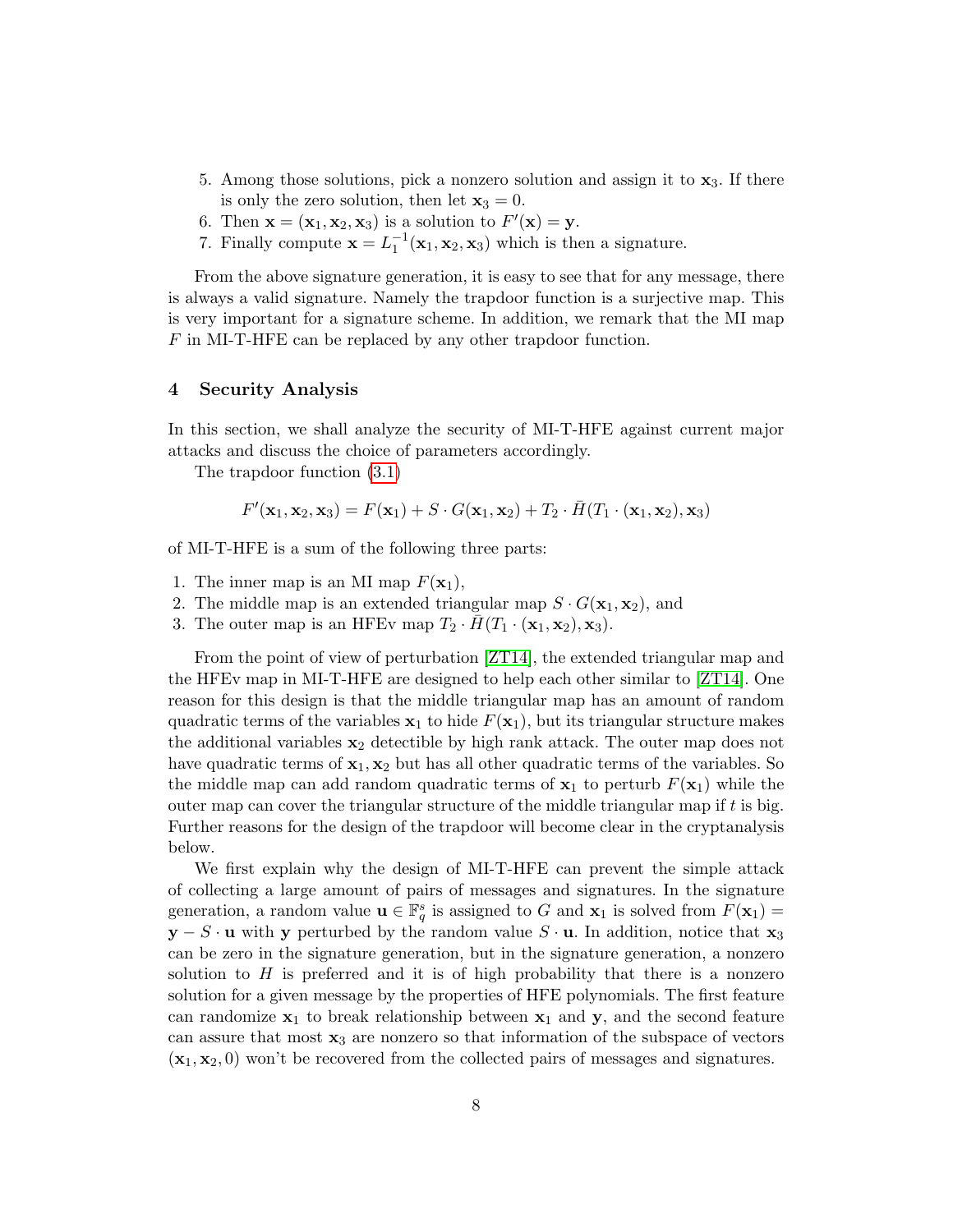In the rest of this section, we will consider rank attacks, differential attack, linearization attack, and attacks to HFE (including MinRank attack and direct attacks).

#### 4.1 Rank Attacks

There are two types of rank attacks, MinRank attack (or called low rank attack) and high rank attack. The MinRank attack tries to find those central polynomials or their linear combinations with the least number  $r$  of variables. Its complexity is dominated by  $O(q^r)$  and successfully break Triangle-Plus-Minus schemes [\[GC00\]](#page-13-14). However, this attack is not applicable to MI-T-HFE in practice, because the least number of vairables that the central map has is no less than  $n$  which is large enough, noticing that the public map is  $F'$  from  $\mathbb{F}_q^{n+s+t}$  to  $\mathbb{F}_q^n$ . The high rank attack, on the contrast, tries to find those central polynomials or their linear combinations with the most number of variables, or equivalently to find those variables which appears the fewest times r in the central map. It has complexity  $O(q^r)$  and is a powerful way to break triangular schemes [\[CSV97,](#page-12-4) [GC00,](#page-13-14) [YC05\]](#page-13-15). In the case of MI-T-HFE, if the outer map is small, i.e., if  $t$  is small, then high rank attack can be applied to find the last variables  $x_3$  first and then find the triangular structure of the second map; namely the three parts of the trapdoor function [\(3.1\)](#page-6-0) of MI-TT-HFE can be separated. Hence  $t$  should be big enough to protect the trapdoor against high rank attack. For example, to have the security level of at least  $2^{80}$ , we should have t such that  $q^t \geq 2^{80}$ .

#### 4.2 Differential Attack

Although the public map  $F'$  of MI-T-HFE is an HFEv map and it has been shown that HFE, HFE- and HFEv are generally secure against differential attack [\[DST14\]](#page-13-16), the differential attack [\[FGS05\]](#page-13-17) to Ding's internal perturbation of the MI cryptosystem (IPMI) [\[Din04\]](#page-12-0) should still be taken into account.

The differential attack to IPMI relies on the two facts: 1) there is a large linear subspace U restricted to which the internal perturbation disappears; 2) a vector **u** can be detected if it is in  $U$  by checking if the dimension of the kernel of the differential at **u** is a specific number.

For MI-T-HFE, we find that the first fact does hold here. Notice that if  $\mathbf{x}_3 = 0$ , the HFEv polynomial  $H$  then automatically disappears. So the linear subspace of vectors  $(x_1, x_2, 0)$  is an important subspace. If there is no triangular map in the middle, i.e.,  $s = 0$ , then the situation is similar to IPMI and thus the differential attack to IPMI applies. Notice that (extended) triangular maps can resist differential attack and perturbing the MI map by an (extended) triangular perturbation can break the differential invariant. Namely if  $s > 0$  then the second fact does not hold anymore, and when s increases, the dimension varies in a bigger range so that the differential attack [\[FGS05\]](#page-13-17) is no longer applicable here. To resist the differential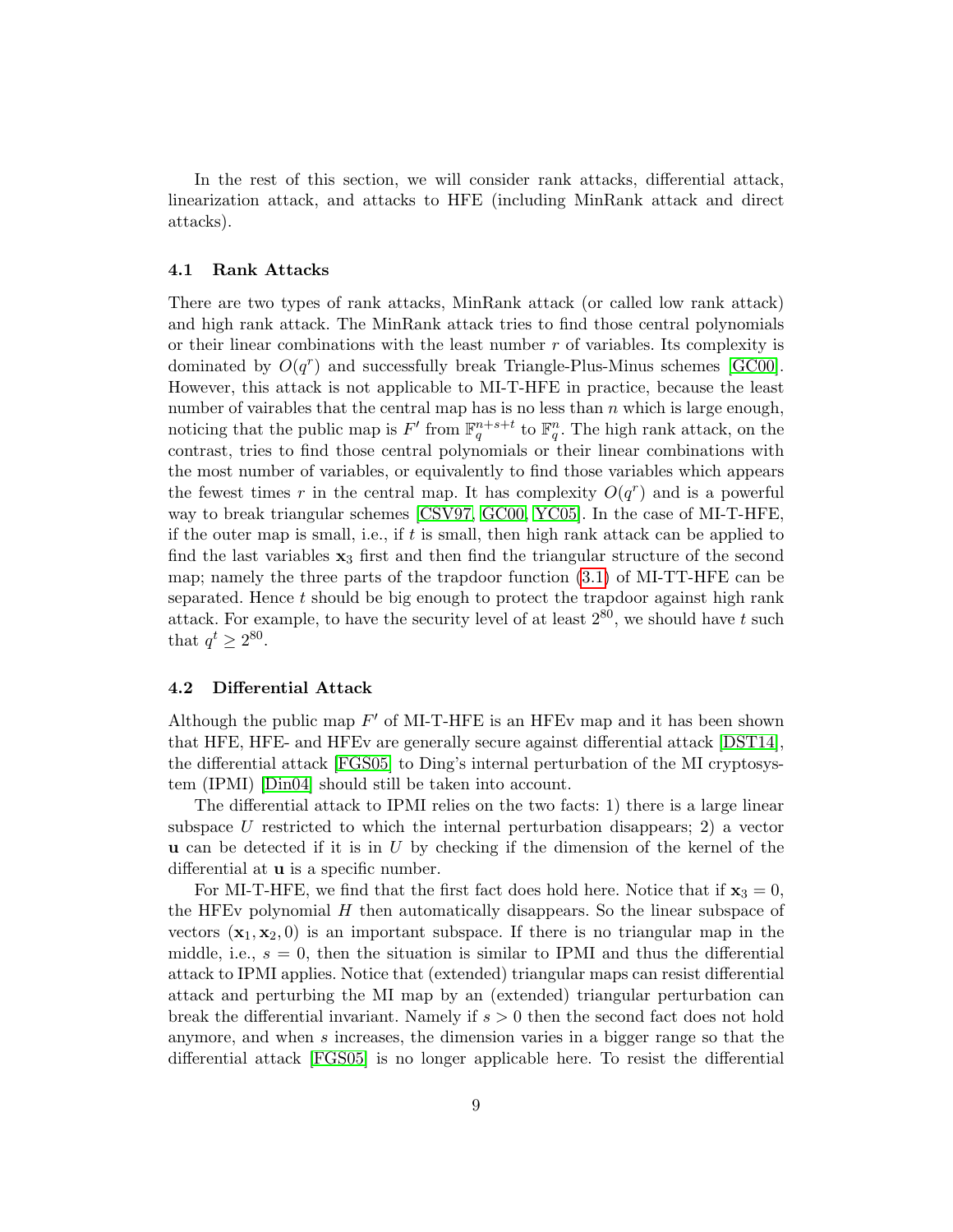attack, we guess that s can be just a small number but further careful analysis is needed to estimate it.

# 4.3 Linearization Attack

The linearization attack is proposed by Patarin [\[Pat95\]](#page-13-3) to break the MI cryptosystem. The MI cryptosystem and some other schemes may have a large amount of linear equations between  $x$  and  $y$  (or linear on  $x$  but nonlinear on  $y$ ). From these equations, part of  $x$  may be computed and the rest of  $x$  may be tried one by one. However it is known that linearization attack is not applicable to triangular maps and HFE maps. The trapdoor function [\(3.1\)](#page-6-0) of MI-TT-HFE is a mixture of an MI map, an extended triangular map and an HFE map which breaks the linear relationship. So if t is big, there would be very few linear equations among  $x_1$  and y so that linearization attack is resisted. Moreover even if  $x_1$  could be recovered, the rest of the variables  $x_2, x_3$  are still unknown and the number of them is big enough so that guessing all of them is infeasible.

#### 4.4 Attacks to HFEv

If we lift the trapdoor function [\(3.1\)](#page-6-0)

$$
F'(\mathbf{x}_1, \mathbf{x}_2, \mathbf{x}_3) = F(\mathbf{x}_1) + S \cdot G(\mathbf{x}_1, \mathbf{x}_2) + T_2 \cdot \bar{H}(T_1 \cdot (\mathbf{x}_1, \mathbf{x}_2), \mathbf{x}_3)
$$

of MI-T-HFE to the extension field K, it has the following form of an HFEv polynomial

$$
H'(V, X) = \sum a'_{ij} V^{q^i + q^j} + \sum b'_{i} V^{q^i}
$$
  
+ 
$$
\sum_{0 \le i < t} \sum_{1 \le q^j \le D} a_{ij} V^{q^i} X^{q^j} + \sum_{1 \le q^i + q^j \le D} b_{ij} V^{q^i} X^{q^j} + \sum_{1 \le q^j \le D} c_j X^{q^j}.
$$

Here the vinegar variable V corresponds  $(\mathbf{x}_1, \mathbf{x}_2)$  and variable X corresponds to  $\mathbf{x}_3$ ;  $F + SG$  corresponds to the sum of the monomials  $V^{q^i+q^j}$ ,  $V^{q^i}$  and  $T_2\overline{H}$  corresponds to the sum of the rest monomials.

Attacks applicable to the HFE family are Kipnis-Shamir's attack [\[KS99\]](#page-13-6) based on the MinRank problem and direct attack [\[FJ03\]](#page-13-12). In [\[DS05a\]](#page-12-5) Ding and Schmidt improve Kipnis-Shamir's attack to cryptanalyze HFEv. They show that Kipnis-Shamir's attack can break HFEv for very small v such as  $v = 1$ , but as v increases, the complexity increases fast and when  $v$  is close to the extension degree of the field K over  $\mathbb{F}_q$ , HFEv would be just like a random system of quadratic polynomials.

For direct attack, Ding and Yang provide in [\[DY13\]](#page-13-18) a solid theoretical estimation on the complexity of direct attack on HFEv and HFEv- by calculating the degree of regularity. Their conclusion is the same as the case of Kipnis-Shamir's attack; namely, direct attack remains feasible for very small  $v$  but infeasible for big  $v$ . Especially for QUARTZ whose parameters are  $(2, 129, 103, 4, 3)$ , its degree of regularity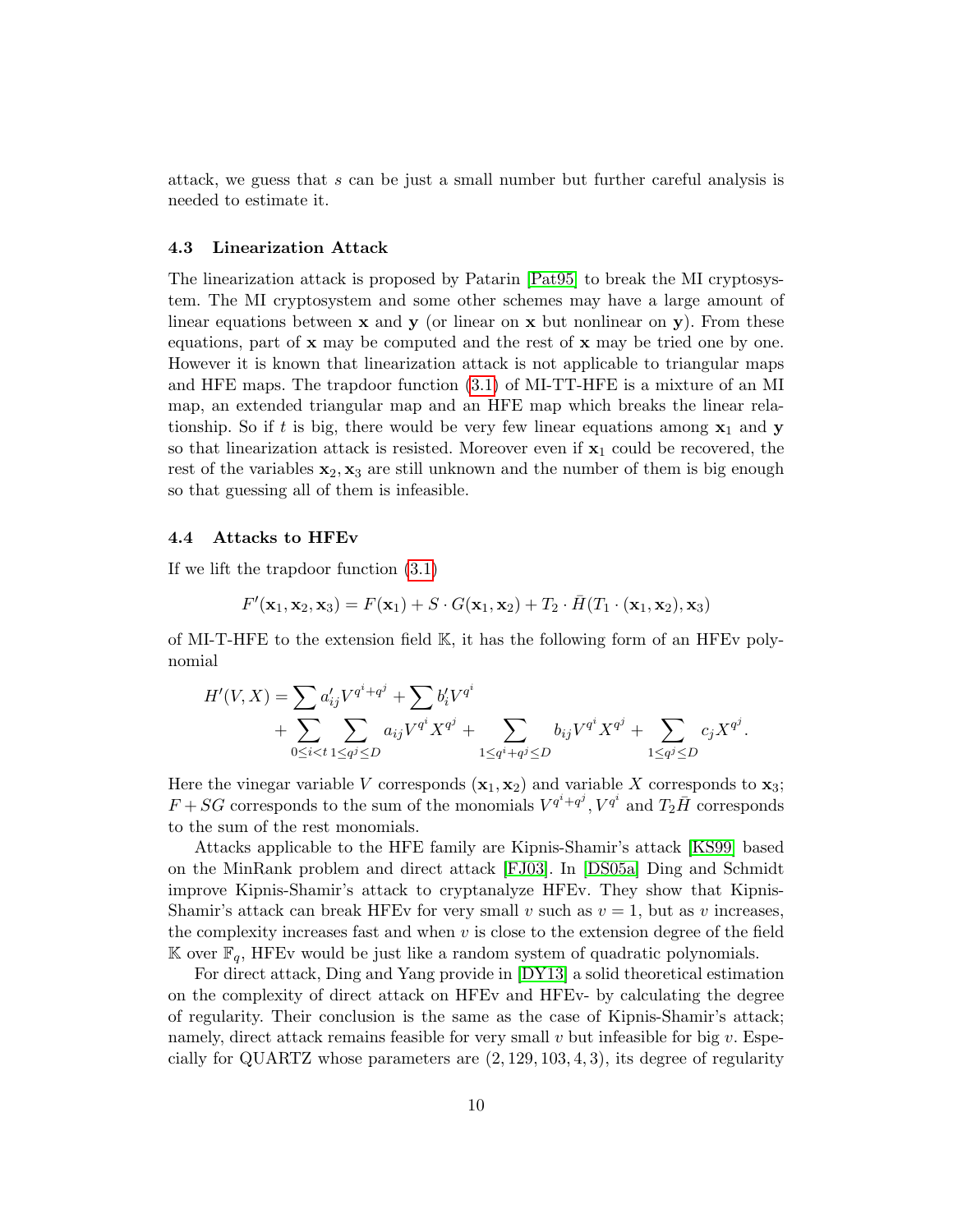is bounded by 9 and its security level is estimated as  $2^{92}$  in [\[DY13\]](#page-13-18). Notice that QUARTZ has 4 vinegar variables only.

In the case of MI-T-HFE, the number of vinegar variables is  $n + s$  bigger than the extension degree t. So if  $q^t$  is big enough, such as  $q^t \geq 2^{80}$  and D is around 100, then MI-T-HFE is just like a random system of quadratic polynomials against Kipnis-Shamir's attack, and has high degree of regularity by the formulas in [\[DY13\]](#page-13-18) so that it is secure against direct attack.

# 5 A Practical Example and Comparison with QUARTZ

Based on the cryptanalysis in the preceding section, we shall propose a practical parameter set to compare with QUARTZ. It should be mentioned that here we are comparing the essential part of QUARTZ, i.e, the HFEv- scheme with the QUARTZ parameters  $(2, 129, 103, 4, 3)$ . The full design of QUARTZ [\[PCG01\]](#page-13-8) applies this essential part a few times iteratively to increase the security but it was later found that this iterative structure does not contribute to the security. We shall propose a parameter set with (almost) identical length of message and same level of security, and compare the key sizes and efficiency.

We suggest the following set of parameters for MI-T-HFE

$$
(q, n, s, t, D) = (8, 33, 5, 32, 72).
$$

According to the cryptanalysis, the best attack to MI-T-HFE with this set of parameters is the high rank attack, and its complexity is  $2^{96}$ . In other words, MI-T-HFE with parameters (8, 33, 5, 32, 72) has 96-bit security. As a comparison with QUARTZ, its degree of regularity is bounded by 143.5 according to the formulas in [\[DY13\]](#page-13-18), which is much higher than the bound, 9, for QUARTZ. Based on the degree of regularity, the security level of MI-T-HFE (8, 33, 5, 32, 72) against direct attack should be higher than QUARTZ, which is estimated as  $2^{92}$  in [\[DY13\]](#page-13-18). So the overall security of the two schemes are  $2^{96}$  and  $2^{92}$  respectively, which may be regarded as at the same level.

For MI-T-HFE with parameters  $(8, 33, 5, 32, 72)$ , a message is a vector in  $\mathbb{F}_8^{33}$ whose length is 99 bits, and a signature is vector in  $\mathbb{F}_8^{70}$  whose length is 210 bits. Its key sizes are calculated as follows. The public map  $P : \mathbb{F}_q^{n+s+t} \to \mathbb{F}_q^n$  has n components and each component is a quadratic polynomial with  $(n+s+t)(n+s+t)$  $(t+1)/2$  quadratic terms,  $n+s+t$  linear terms and 1 constant term. Thus the public key size is

$$
\frac{1}{2}n(n+s+t+1)(n+s+t+2)\log_2 q \text{ bits.}
$$

With parameters  $(8, 33, 5, 32, 72)$ , the public key size is 31.6 Kbytes.

The private key consists of several parts. S has ns entries in  $\mathbb{F}_q$ ,  $T_1, T_2$  together have  $2nt + st$  entries in  $\mathbb{F}_q$ , and  $L_1, L_2$  together have  $(n + s + t)^2 + n^2$  entries in  $\mathbb{F}_q$ .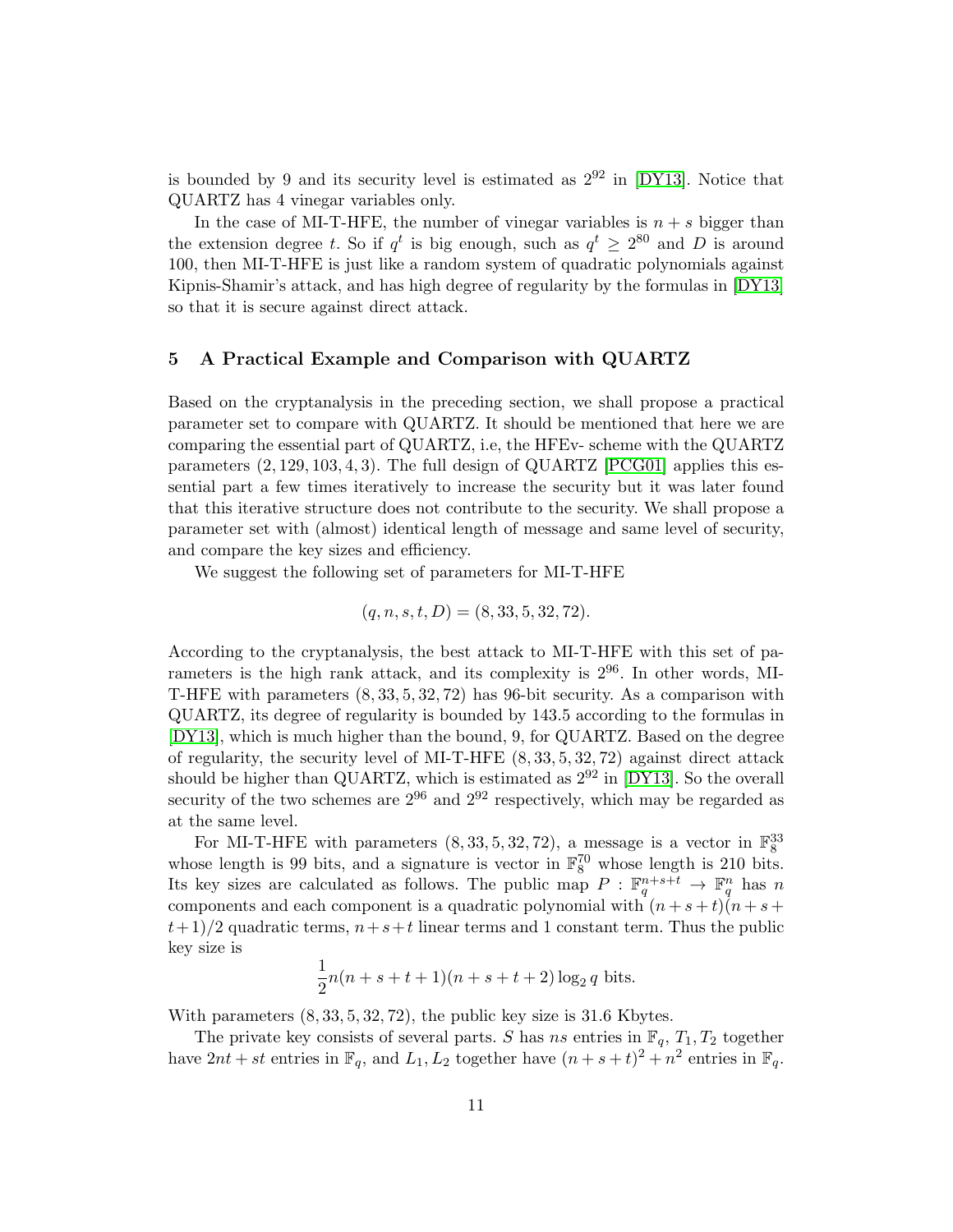G has 3165 coefficients in  $\mathbb{F}_q$ , and H has 101 coefficients in  $\mathbb{K} \cong \mathbb{F}_{q^t}$ , equivalently 3232 coefficients in  $\mathbb{F}_q$ . So the private key size is 5.6 Kbytes.

As comparison, a message of QUARTZ is 100 bits and a signature is 107-bit. Its public key consists of 100 quadratic polynomials each with 107 variables. Thus its public size is 72.3 Kbytes, more than twice that of MI-T-HFE (8, 33, 5, 32, 72). Similarly its private key size is 3.9 Kbytes, a bit smaller than that of MI-T-HFE  $(8, 33, 5, 32, 72).$ 

We next consider the efficiency of signature generation. In the signature generation of HFEv and the core part of QUARTZ, one first assigns random values to the vinegar variables and then one solve the resulted HFE polynomials; if no solution then try other values of the vinegar variables. This design lowers down the efficiency as one may need to solve HFE polynomials a few times. MI-T-HFE has different design on signature generation: one first solve an MI map to get  $x_1$ , then solve a triangular map to get  $x_2$ , and finally solve the resulted HFE polynomial only once. This is because the resulted HFE equation in MI-T-HFE is of the following form  $\sum a_{ij}X^{q^i+q^i} + \sum b_iX^{q^i} = 0$  which always has solutions — a nonzero solution is preferred if there is one. The first two steps are very fast with little computation time, confirmed by computer experiments, as inverting an MI map and a triangular map are both extremely fast. So the main cost for inverting the central map is on inverting the HFE polynomial of MI-T-HFE. Recall that the complexity of inverting an HFE polynomial by Berlekamp's algorithm is  $O(nD^2 \log_q D + D^3)$ . The value of  $nD^2 \log_q D + D^3$  for MI-T-HFE  $(8, 33, 5, 32, 72)$  is  $1.2 \times 10^6$ , much smaller than the value  $14.2 \times 10^6$  for QUARTZ. So it is expected that the complexity of inverting the HFE map of MI-T-HFE is much less than that of HFEv and QUARTZ. We did computer experiments on MAGMA to compare the computation time of inverting their core HFE maps and found that it is on average about 0.42 seconds for QUARTZ and 0.13 seconds for MI-T-HFE  $(8, 33, 5, 32, 72)$ ; namely the latter is more than three times faster. Hence we may conclude that MI-T-HFE  $(8, 33, 5, 32, 72)$  is about three times faster than the underlying HFEv- of QUARTZ when generating a signature. Full implementation will be conducted to justify this claim in the future.

To summarize, QUARTZ, or its underlying HFEv- scheme with the QUARTZ parameters (2, 129, 103, 4, 3), uses an HFE polynomial with very small number of vinegar variables but relatively higher degree to have a short signature and high enough security level, but the cost is bigger public key size and low efficiency. On the contrary, MI-T-HFE  $(8, 33, 5, 32, 72)$  uses a special HFE polynomial with large number of vinegar variables but relatively smaller degree to have smaller public key size, better efficiency and high enough security level, and the only cost is longer signatures. Moreover MI-T-HFE is a definitely surjective scheme but QUARTZ is not.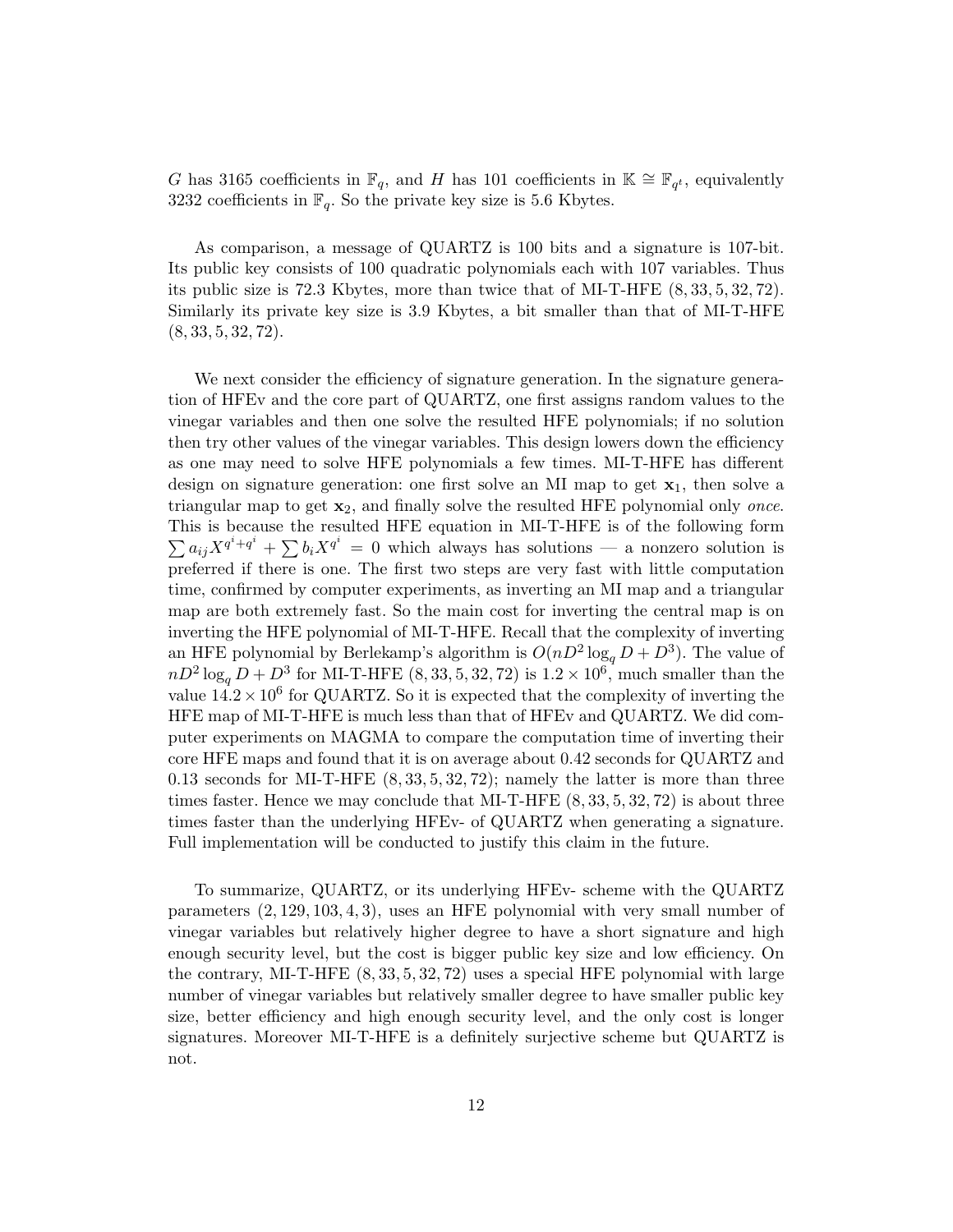## 6 Conclusion

In this paper we have constructed a new multivariate signature scheme, named MI-T-HFE, whose core map is of an HFEv type but has a trapdoor embedded in it. MI-T-HFE has a special HFE polynomial with relatively low degree and a large number of vinegar variables. Unlike the usual HFEv schemes, these vinegar variables are not randomly assigned values but have special structure; namely it is a certain combination of a Matsumoto-Imai map and a kind of extended triangular maps. This trapdoor can also be viewed as a double perturbation of the Matsumoto-Imai cryptosystem by extended triangular maps and HFEv maps. With this trapdoor, MI-T-HFE is a surjective signature scheme, namely there are always valid signatures for any message. The special HFE polynomial of MI-T-HFE and its low degree guarantee its efficiency, while the large amount of vinegar variables backs its security but does not distract efficiency. To be comparable with QUARTZ, we propose a parameter set for MI-T-HFE with the same length of message and same security level as QUARTZ. With the proposed parameters, the public key size of MI-T-HFE is about half of QUARTZ, and signature generation is about three times efficient than the underlying HFEv- scheme with the QUARTZ parameters — thus much more efficient than QUARTZ. Its disadvantage is that its signature length, 210 bits, is about twice that of QUARTZ. Hence we suggest to use MI-T-HFE instead of QUARTZ if longer signatures are accepted.

# Acknowledgment

The authors would like to thank the anonymous reviewers for their helpful comments on improving this paper. The first author would like to thank the financial support from the National Natural Science Foundation of China (Grant No. 61572189).

#### References

- <span id="page-12-1"></span>[BFP13] L. Bettale, J. C. Faugère, and L. Perret. Cryptanalysis of HFE, Multi-HFE and Variants for Odd and Even Characteristic. Des. Codes Cryptography, 69(1):1–52, 2013.
- <span id="page-12-3"></span>[Cou01] N. T. Courtois. The Security of Hidden Field Equations (HFE). In D. Naccache, editor, CT-RSA 2001, volume 2020 of LNCS, pages 266–281. Springer, 2001.
- <span id="page-12-4"></span>[CSV97] Don Coppersmith, Jacques Stern, and Serge Vaudenay. The security of the birational permutation signature schemes. Journal of Cryptology, 10:207–221, 1997.
- <span id="page-12-0"></span>[Din04] Jintai Ding. A new variant of the Mausomoto-Imai cryptosystem through perturbation. In F. Bao et al, editor, PKC 2004, volume 2947 of LNCS, pages 305–318. Springer, 2004.
- <span id="page-12-5"></span>[DS05a] Jintai Ding and Dieter Schmidt. Cryptanalysis of HFEv and the internal perturbation of HFE. In S. Vaudenay, editor, PKC 2005, volume 3386 of LNCS, pages 288–301. Springer, 2005.
- <span id="page-12-2"></span>[DS05b] Jintai Ding and Dieter Schmidt. Rainbow, a new multivariate polynomial signature scheme. In J. Ioannidis, A. Keromytis, and M. Yung, editors, ACNS 2005, volume 3531 of LNCS, pages 164–175. Springer-verlag Berlin Heidelberg, 2005.